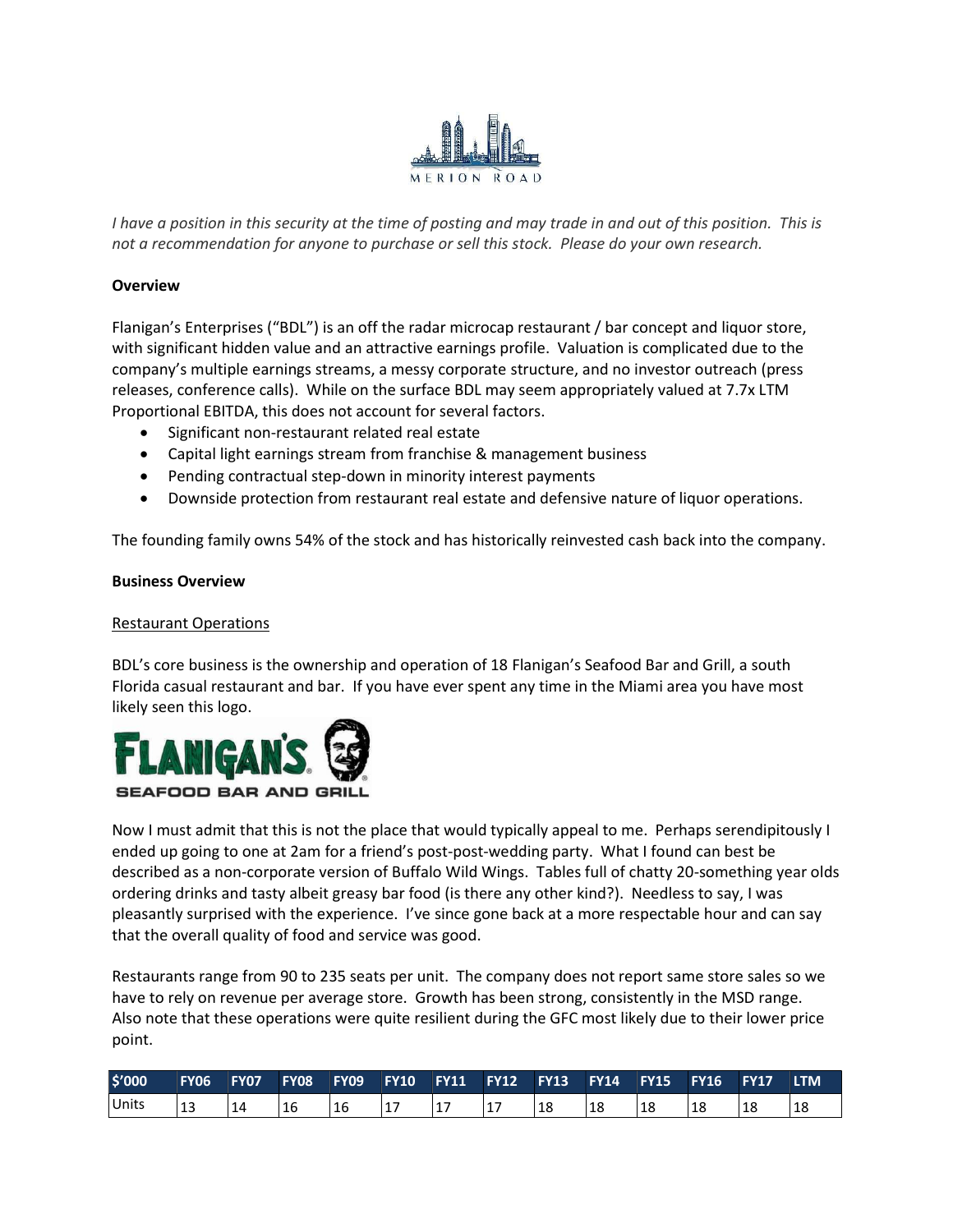| Per Store    |         |       |        |                                                                                                            |       |         |       |      |       |                                    |      |           |                                                                                                                                   |
|--------------|---------|-------|--------|------------------------------------------------------------------------------------------------------------|-------|---------|-------|------|-------|------------------------------------|------|-----------|-----------------------------------------------------------------------------------------------------------------------------------|
| Food         |         |       |        |                                                                                                            |       |         |       |      |       |                                    |      |           | $ 2,628 $ $ 2,818 $ $ 2,727 $ $ 2,675 $ $ 2,688 $ $ 2,703 $ $ 2,879 $ $ 2,998 $ $ 3,156 $ $ 3,464 $ $ 3,609 $ $ 3,718 $ $ 3,829 $ |
| Bev          | \$609   | \$649 | \$633  | \$637                                                                                                      | \$689 | \$695   | \$780 | 5856 | \$946 | \$1,064  \$1,138  \$1,138  \$1,180 |      |           |                                                                                                                                   |
| <b>Total</b> | \$3,237 |       |        | \$3,467  \$3,360  \$3,311  \$3,377  \$3,398  \$3,659  \$3,854  \$4,103  \$4,528  \$4,747  \$4,855  \$5,009 |       |         |       |      |       |                                    |      |           |                                                                                                                                   |
| Growth       |         |       |        |                                                                                                            |       |         |       |      |       |                                    |      |           |                                                                                                                                   |
| Food         | 3.4%    | 7.3%  | (3.2%) | $(1.9\%)$                                                                                                  | 10.5% | $0.6\%$ | 6.5%  | 4.1% | 5.3%  | 9.7%                               | 4.2% | 3.0%      | 6.1%                                                                                                                              |
| Bev          | 5.9%    | 6.6%  | (2.5%) | $0.6\%$                                                                                                    | 8.2%  | $0.9\%$ | 12.2% | 9.7% | 10.6% | 12.4%                              | 7.0% | $(0.1\%)$ | 7.6%                                                                                                                              |
| <b>Total</b> | 3.9%    | 7.1%  |        | $(3.1\%)$ $(1.5\%)$ 2.0%                                                                                   |       | 0.6%    | 7.7%  | 5.3% | 6.5%  | 10.4%                              | 4.8% | 2.3%      | 6.4%                                                                                                                              |

Note: Company operates on a September year end. LTM growth rate is presented as an annualized figure.

With beverage sales accounting for 24% of total revenue, it is understandable why the company boasts gross margins of 65%.

It is important to note that BDL does not fully own all of these locations. 8 units are structured as LLC's whereby BDL owns 100% of the GP and some percentage of the LP. While this is incredibly advantageous to the company, it creates a little confusion. More on this later.

#### Liquor Operations

BDL owns and operates 9 liquor stores under the Big Daddy's Liquors name with the same bearded man as the logo. 6 of the units are free-standing while the remaining 3 connected to an existing restaurant operation. Stores are required to own a Beer, Wine, and Liquor License (3DPS, 3CPS, 3BPS, 3APS, 3PS) which runs on a quota system in Florida - a new license is only granted for every 7,500 increase in county population. I've spoken with several regional brokers and understand that licenses typically transact between \$150 and \$200k.

The company does not report same store sales, but with no unit growth, it doesn't really matter. Surprisingly this segment comped worse during the GFC, a counter-intuitive fact which I have a hard time explaining. Nonetheless, operations have been equally as strong with MSD growth over the past several years.

| \$'000                                                                                                                         | <b>FY06</b> | FY07 | FY08 | FY09                                                                               | <b>FY10 FY11</b> | <b>FY12 FY13</b> |                | <b>FY14</b> | <b>FY15 FY16</b> |          | <b>FY17</b> | <b>LTM</b> |
|--------------------------------------------------------------------------------------------------------------------------------|-------------|------|------|------------------------------------------------------------------------------------|------------------|------------------|----------------|-------------|------------------|----------|-------------|------------|
| Units                                                                                                                          | ۱۹          | 9    |      |                                                                                    |                  |                  |                |             |                  |          |             |            |
| Per Store  \$1,450  \$1,420  \$1,369  \$1,404  \$1,433  \$1,460  \$1,468  \$1,466  \$1,534  \$1,685  \$1,740  \$1,871  \$1,984 |             |      |      |                                                                                    |                  |                  |                |             |                  |          |             |            |
| l Growth                                                                                                                       |             |      |      | $\vert$ 10.5% $\vert$ (2.0%) $\vert$ (3.7%) $\vert$ 2.6% $\vert$ 2.1% $\vert$ 1.9% |                  | $0.6\%$          | $(0.2\%)$ 4.7% |             | <u>9.9%</u>      | $ 3.3\%$ | 17.5%       | 12.4%      |

Gross margins have consistently been 30%.

## Franchises

In addition to its owned and operated stores BDL franchises 5 Flanigan's Seafood Bar and Grill, 3 of which also have a Big Daddy's Liquor attached or nearby. BDL receives 3% of gross restaurant sales and 1% of gross liquor sales, as well as an advertising reimbursement of 1.5%-3.0% of gross sales.

While per unit revenue growth has grown at a healthy clip, the company did acquire two of its franchises which obviously brings down total revenue growth.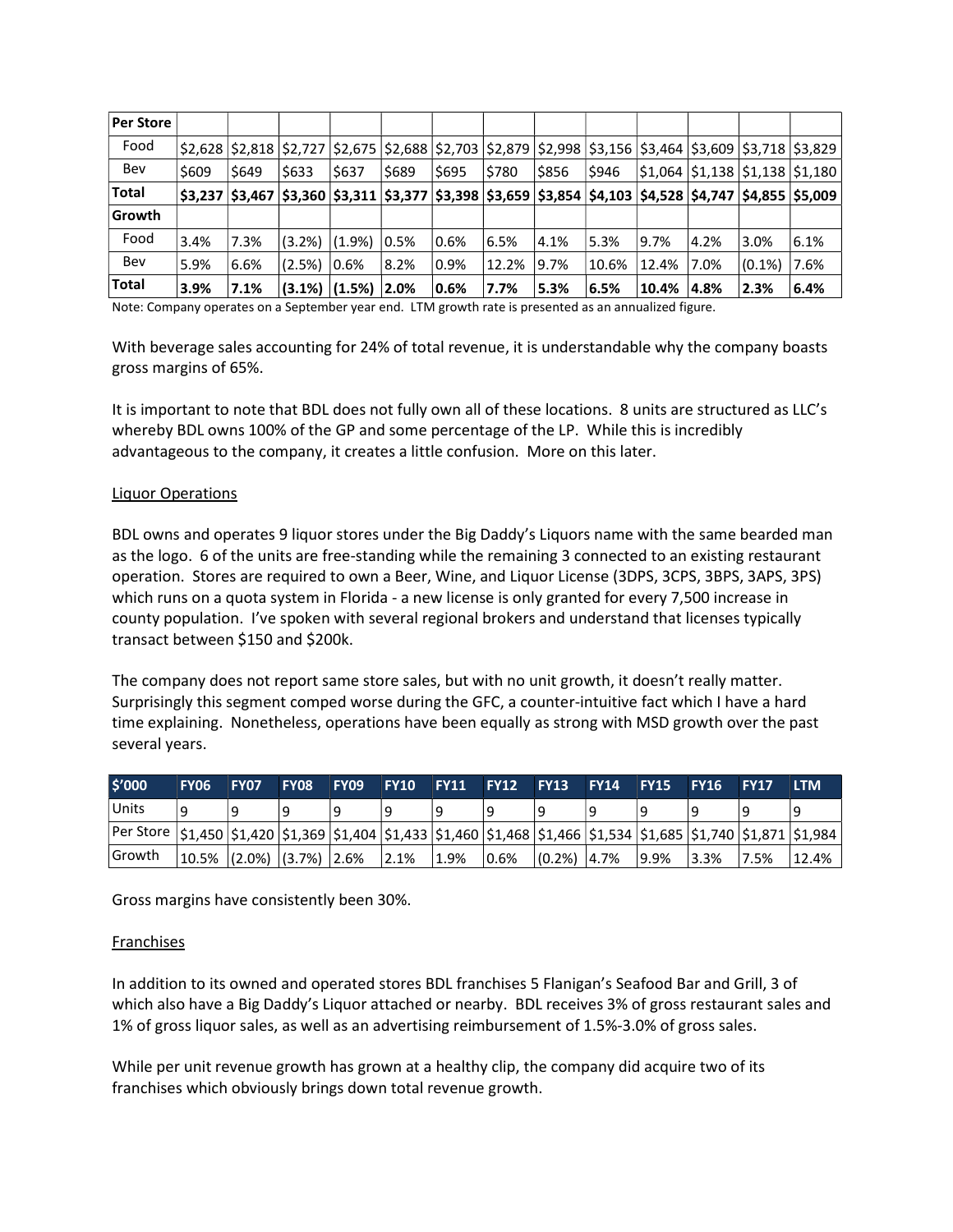| \$'000   | <b>FY06</b> | <b>FY07</b> | <b>FY08</b> | <b>FY09</b> | <b>FY10</b> | <b>FY11</b> | <b>FY12</b> | <b>FY13</b> | <b>FY14</b> | <b>FY15</b> | <b>FY16</b> | <b>FY17</b> | <b>LTM</b> |
|----------|-------------|-------------|-------------|-------------|-------------|-------------|-------------|-------------|-------------|-------------|-------------|-------------|------------|
| l Rev    | 1.114       | 1.134       | 1,066       | 1,126       | 1.076       | 1,023       | 1,133       | 1,237       | 1,261       | 1,537       | 1,584       | 1,592       | 1,629      |
| l Growth | 13.2%       | 1.8%        | $(6.0\%)$   | 5.6%        | $(4.4\%)$   | $(4.9\%)$   | 10.8%       | 9.2%        | 1.9%        | 21.9%       | 3.1%        | 0.5%        | 4.7%       |
|          |             |             |             |             |             |             |             |             |             |             |             |             |            |
| Units    | 7           |             | 6           | 16          | 5           | 5           |             | 5           |             | 5           | 5           |             | 5          |
| Rev/Unit | \$159       | \$174       | \$178       | 5188        | \$196       | \$205       | \$227       | \$247       | \$252       | \$307       | \$317       | \$318       | \$326      |
| Growth   | 13.2%       | 9.6%        | 1.8%        | 5.6%        | 4.2%        | 4.6%        | 10.8%       | 19.2%       | 1.9%        | 21.9%       | 13.1%       | 0.5%        | 4.7%       |

## Restaurant Management

This is where things get interesting.

As mentioned before BDL owns a minority LP stake in 8 LLCs for which it owns 100% of the GP. As the GP, BDL is entitled to receive 3% of gross sales which is similar to the franchise structure. BDL also receives 50% of all distributions once the LPs get their money back. This GP income is deserving of a high multiple as it is capital light and can never result in a loss. Importantly, both the 3% royalty and the 50% of profits are hidden within BDL's reported financials as the company consolidates these into restaurant operations and reduces net income by non-controlling interest.

Another interest fact is that minority interest should fall (both as a percentage of earnings and on an absolute basis) as BDL reaches 100% return of capital for all of its LLC. As an example, last year BDL achieved 100% return of capital for its Miami LLC for which it only owned 5.0% of the LP. Going forward non-controlling distributions for this entity will fall from 95% of capital distributed to 95% x 50% = 47.5%. Someone taking a cursory look at BDL might assume that non-controlling interest would be about 30-35% of post-tax income, the rate it has averaged over the past several years. But during this period 3 LPs have reached 100% and 2 more are getting close (91% and 70.5% returned to date).

In order to estimate a normalized level of non-controlling interest, I calculate a revenue split based on the number of seats under the wholly owned and LLC structures. To determine the appropriate margin I start with reported restaurant operating income and back out franchise revenues. Historically this has run around 9%. 100% Owned units should have a higher margin than LLC units because of the 3% fee that the later bears. Through some simple algebra we can determine that non-controlling interests prefees should represent ~26% of operating restaurant earnings – or just 13% after the 50% GP split. This compares favorably to last year's percentage of 22% (i.e. at current levels minority interest will fall by 40%).

| 100% Owned vs LLC         | 100% Owned | <b>LLC Structure</b> | <b>Total</b> |
|---------------------------|------------|----------------------|--------------|
| Seats                     | 1,675      | 1,526                | 3,201        |
| % of Total                | 52%        | 48%                  | 100%         |
| <b>EBITDA Margin</b>      | 10.4%      | 7.4%                 | 9.0%         |
|                           |            |                      |              |
| Revenue (@ \$100)         | \$52       | \$48                 | \$100        |
| <b>EBITDA</b>             | \$5        | \$4                  | \$9          |
| % of Total EBITDA         | 61%        | 39%                  | 100%         |
|                           |            |                      |              |
| LP Ownership              | <b>BDL</b> | <b>Others</b>        | <b>Total</b> |
| <b>Proportional Seats</b> | 503        | 1,023                | 1,526        |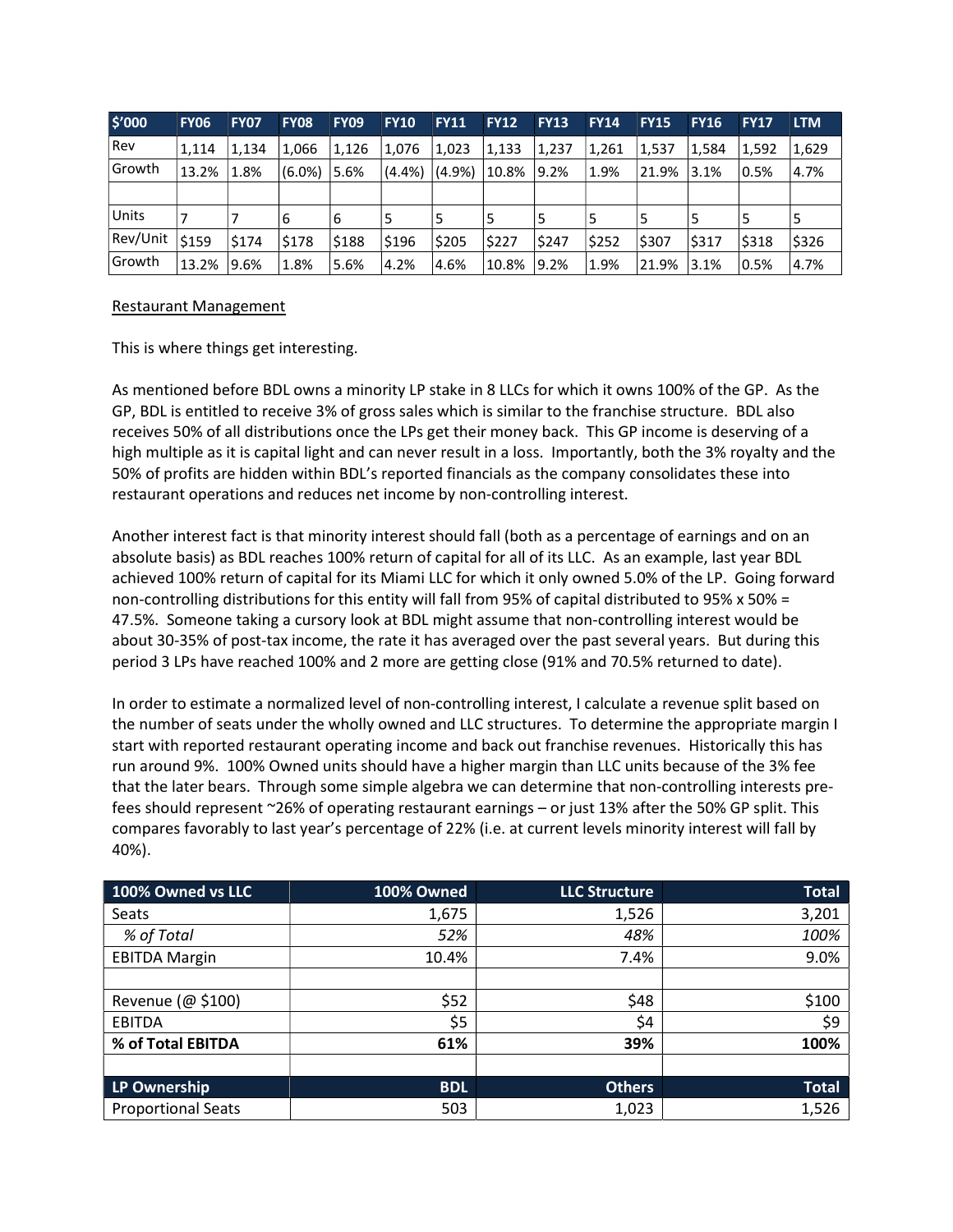| % of<br>Total     | 33% | 67% | 100% |
|-------------------|-----|-----|------|
| % of Total EBITDA | 13% | 26% | 39%  |

## All Other

BDL has several other non-core investments, the largest of which is its non-core real estate portfolio. In 2011 the company spent \$6.1mm to acquire a 19k square foot shopping center along with a 5k square foot Flanigan's restaurant property which it leases to an LLC. The company receives additional lease income from owning a franchised store as well as  $3<sup>rd</sup>$  party use of some vacant property. All in the BDL receives \$600k of rental income.

There are also various small but stable revenue streams including \$150k a year from an investment made into a strip club in Atlanta, ~\$225k a year from managing an independent restaurant in Florida, and ~\$50k a year from an LP investment into a non-GP controlled Flanigan's LLC.

#### **Investments**

Over the last 10 years BDL has made significant investments into the business with capex totaling \$47mm vs. \$24mm of D&A. On a cursory look these investments may be underappreciated as a portion do not run through the cash flow statement because they are non-cash items (purchases in exchange for debt). It appears that most of the additional capex relates to investments designed to grow the business.

| \$mm    | <b>Fiscal Year</b> | <b>Growth Capital</b>                                                       |
|---------|--------------------|-----------------------------------------------------------------------------|
| \$6.1   | 2012               | Purchase of shopping center & nearby restaurant property (leased to LLC)    |
| \$2.9   | 2013               | Purchase of two parcels next to existing combo restaurant & liquor (100%)   |
|         |                    | Owned). Will use one for parking (previously leased) and one will lease out |
|         |                    | to $3^{\text{rd}}$ party.                                                   |
| \$2.5   | 2017               | Purchase of vacant land next to existing restaurant.                        |
| \$1.8   | 2011               | Purchase of existing combo restaurant & liquor property (100% Owned).       |
| \$1.7   | 2010               | Purchase of existing restaurant property (100% Owned).                      |
| \$1.5   | 2015               | Purchase vacant land next to existing combo restaurant & liquor (100%)      |
|         |                    | Owned). Will build separate building to move liquor store.                  |
| \$1.4   | 2010               | Purchase of existing restaurant property (100% Owned).                      |
| \$1.3   | 2017               | Construction of standalone liquor store on existing property.               |
| \$1.3   | 2014               | Purchase of existing restaurant property (leased to LLC).                   |
| \$0.6\$ | 2017               | Construction of catering kitchen.                                           |
| \$0.2\$ | 2010               | Acquired franchise via asset acquisition.                                   |
| \$21.2  | <b>Total</b>       | <b>Growth Capital</b>                                                       |

Since most of these investments are designed to improve their existing core operations, it would be inappropriate to add them back as non-core value. Nonetheless, it is important to examine pre-tax returns on invested capital to ensure that the company is deploying capital appropriately.

| \$'000           | <b>FY06</b> | <b>FY07</b> | FY08 FY09 FY10 FY11 FY12 FY13 FY14 FY15 FY16 FY17                                                                                                                                                                                                                                                                                 |  |  |  |  | <b>LTM</b> |
|------------------|-------------|-------------|-----------------------------------------------------------------------------------------------------------------------------------------------------------------------------------------------------------------------------------------------------------------------------------------------------------------------------------|--|--|--|--|------------|
| <b>I</b> Pre-tax |             |             |                                                                                                                                                                                                                                                                                                                                   |  |  |  |  |            |
| <b>IROIC</b>     |             |             | $\vert 11.7\% \vert 13.0\% \vert 12.1\% \vert 14.5\% \vert 20.2\% \vert 14.2\% \vert 14.2\% \vert 17.0\% \vert 22.6\% \vert 25.7\% \vert 23.2\% \vert 18.1\% \vert 20.0\% \vert 20.0\% \vert 20.0\% \vert 20.0\% \vert 20.0\% \vert 20.0\% \vert 20.0\% \vert 20.0\% \vert 20.0\% \vert 20.0\% \vert 20.0\% \vert 20.0\% \vert 2$ |  |  |  |  |            |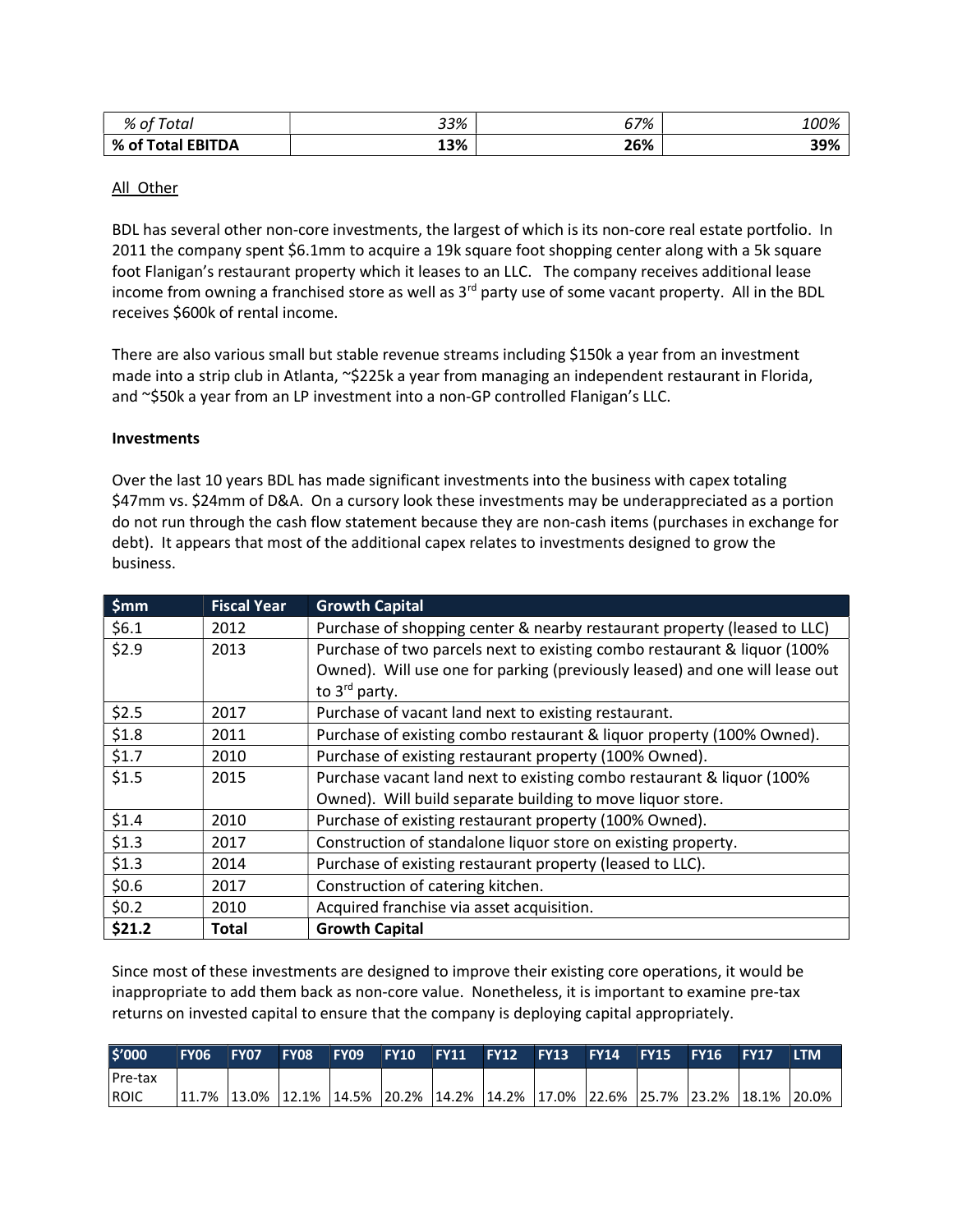As the table shows, BDL is currently operating at a respectable 20% pre-tax ROIC. Recent levels are a bit depressed as 2017 was a big investment year with \$4.4mm of growth capex vs 2016 invested capital of \$29.3mm.

## Book Value

Downside valuation is supported by book value of \$33.5mm (\$18.04/sh). This figure does not account for certain mark to market adjustments. The three most obvious are:

- Liquor licenses: at \$175k per license the market value of \$1.6mm exceeds BV of \$0.6mm. \$1.0mm delta.
- Shopping Center: at \$300/sq foot the market value of \$7.1mm exceeds the purchase price of \$6.1mm (BV likely lower due to 7yrs of depreciation). \$1.0mm delta.
- Corporate Office: at \$175/sq foot the market value of \$1.8mm exceeds the purchase price of \$0.9mm (BV likely lower due to 19yrs of depreciation). \$0.9mm delta.

These three items would bring BV/sh up to \$19.55 (72% of the current price). But keep in mind that BDL has made multiple investments into real property in the Miami area over the past 10 years, so there likely other assets that are undervalued on the books.

## Valuation

At \$27.00 BDL has a market cap of \$50mm with a tiny amount of net debt. If we just back out the noncore real estate value at \$8.9mm (7% cap rate, \$275/sq foot) and the strip club investment at \$1.2 (8x CF), the EV falls to \$41mm. Using a normalized non-controlling interest level BDL is currently valued at 4.7x proportional EBITDA and 9.0x earnings. This is entirely too low for a stable business with a long history of positive comps, not to mention that a large slug of earnings come from capital light and less volatile revenue streams. At 7.5x EBITDA / 15.0x EPS BDL would be worth \$40.00 (+48%).

Alternatively, we can look at the company on a sum of the parts in order to independently give credit to the franchise and GP management ops. This would yield a price of \$45.00 (+67%). I did not break out the 3% royalty paid from LLCs to BDL from owned restaurant operations in order to avoid giving credit from shifting profit from one pocket to the other.

| \$′000                                     | <b>EBITDA</b> | <b>Multiple</b>     | Value     |
|--------------------------------------------|---------------|---------------------|-----------|
| Owned & LP Interest in Restaurant / Liquor | 9,553         | 7.5x                | 71,648    |
| Less: Non-controlling EBITDA               | (1, 453)      | 7.5x                | (10, 894) |
| <b>GP Management Split</b>                 | 1,453         | 10.0x               | 14,525    |
| Franchise                                  | 1,703         | 14.0x               | 23,840    |
| Strip Club                                 | 150           | 8.0x                | 1,200     |
| Other Investments                          | 280           | 5.0x                | 1,400     |
| Non-Core Real Estate                       | 610           | 14.6x (7.0% yield)  | 8,896     |
| Corporate                                  | (2, 923)      | 8.7x (weighted avg) | (25, 486) |
| <b>Total</b>                               | 9,373         |                     | 84,320    |
| Net Debt                                   |               |                     | (243)     |
| <b>Equity Value</b>                        |               |                     | 83,835    |
| <b>Per Share</b>                           |               |                     | \$45.00   |